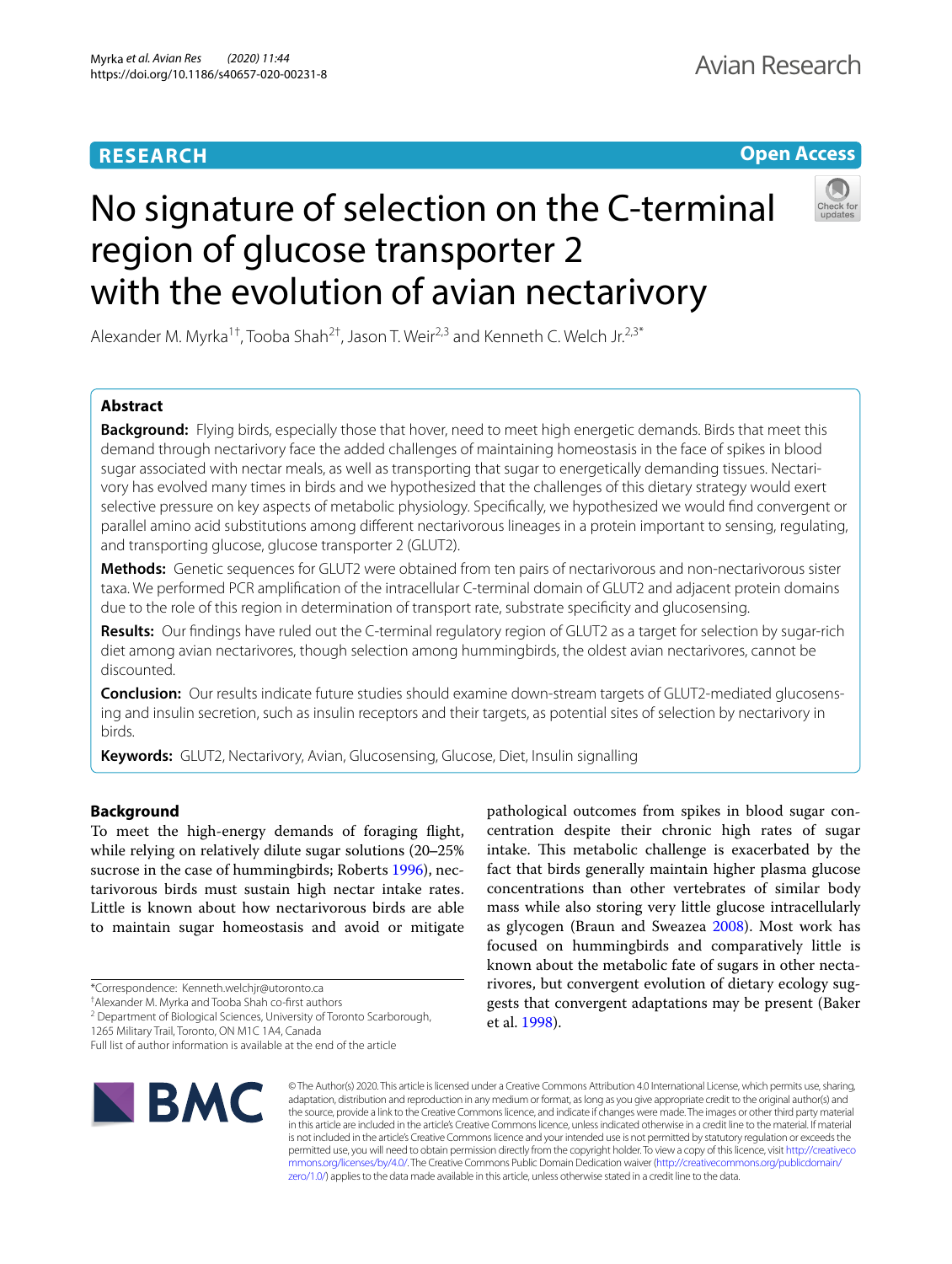Physiological and biochemical adaptations for sugar metabolism in birds should not only require the efective regulation of plasma glucose and fructose levels, but also the capacity for rapid transportation of both sugars across the intestinal epithelium and to energetically demanding organs (e.g. fight muscles) (Shen et al. [2012](#page-10-1)). An initial avenue of investigation is to look for a signature of selection on the sequences of proteins related to glucose transport, glucosensing, and sugar homeostasis. Discovery of a signature convergent amino acid sequence associated with nectarivorous diets is a frst step in identifying molecular adaptations by which animals subsist on high-sugar diets while avoiding metabolic dysfunction. Selection of a target protein for screening necessitates consideration of how avian blood glucose regulation difers from that of mammals and other vertebrates, particularly with regard to glucose transporters (GLUTs). GLUTs are key players in sugar homeostasis, able to move hydrophilic sugars across the lipid bilayer (Uldry and Thorens  $2004$ ). In addition to transporting glucose and fructose, GLUTs also play vital roles in glucosensing and blood glucose regulation, and facilitate insulin signalling (Taniguchi et al. [2006](#page-10-3); Zhao and Keating [2007](#page-10-4); Thorens and Mueckler [2010\)](#page-10-5).

The insulin signalling pathway is not thoroughly characterized in non-mammal species, but the role of insulin appears broadly conserved in non-avian vertebrates (Polakof et al. [2011](#page-10-6)). In mammals, the insulin pathway is as follows: circulating insulin binds to extracellular insulin receptors (IRs) of target tissues, triggering phosphorylation of IR substrates, which in turn activate the phosphatidyl inositol 3′-kinase-protein kinase B (PI3K-Akt) pathway. In response, glucose transporter 4 (GLUT4)-bearing intracellular vesicles are translocated to the cell membrane (Taniguchi et al. [2006;](#page-10-3) Dupont et al. [2009](#page-9-2)) resulting in increased glucose uptake capacity (Huang and Czech [2007](#page-9-3)).

While the insulin-mediated GLUT4 response is broadly conserved among fsh, reptiles, and mammals (Shepherd and Kahn [1999;](#page-10-7) Polakof et al. [2011](#page-10-6); OsorIo-Fuentealba et al. [2013](#page-10-8)), GLUT4 is absent from the genomes of all birds examined (Carver et al. [2001](#page-9-4); Seki et al. [2003](#page-10-9); Sweazea and Braun [2006](#page-10-10); Braun and Sweazea [2008](#page-9-0)). Because birds lack GLUT4, insulin does not induce uptake of blood glucose into avian muscle, heart or adipose tissues (Braun and Sweazea [2008\)](#page-9-0), though birds do retain sensitivity to glucagon (Hazelwood [1973\)](#page-9-5).

Despite the insensitivity of avian blood glucose to insulin and hyperactivity of PI3K in chicken muscle (Dupont et al. [2004\)](#page-9-6), evidence in chickens has shown that insulin still has a regulatory role over cell metabolism in chicken hepatoma cells and primary myocytes (Duchêne et al. [2008](#page-9-7); Dupont et al. [2009\)](#page-9-2). Inhibition of chicken PI3K demonstrated that PI3K activity in both cell types is necessary for normal insulin-induced activation of both the extracellular signal-regulated kinase/mitogen-activated protein kinase (ERK/MAPK) pathways and subsequent downstream phosphorylation and activation of p70 S6 kinase (S6K1) (Duchêne et al. [2008](#page-9-7)). These pathways upregulate cell growth and protein synthesis in mammals, and likely chickens as well (Duchêne et al. [2008](#page-9-7); Dupont et al. [2009](#page-9-2)). Together the evidence suggests that despite a lack of GLUT4, insulin regulates cellular energy budgets in liver and muscle in chickens.

It is unknown whether the phenomena impacting insulin responsiveness in chickens are at work in other avian species. With the genetic absence of GLUT4, an open question is whether a nectar diet-induced selective pressure acts on another GLUT isoform involved in sugar homeostasis in avian nectarivores, and in turn on the insulin sensitivity of avian liver and muscle. We turned our attention to the glucosensing isoform necessary for insulin and glucagon secretion in mice, GLUT2 (Wu et al. [1998;](#page-10-11) Thorens and Mueckler [2010](#page-10-5); Long and Cheeseman [2015](#page-9-8)).

GLUT2 is most highly expressed in the gut and in key tissues of sugar homeostasis, such as intestines, liver, kidneys, and pancreatic beta islet cells of mammals, and expression is similar in Chickens (*Gallus gallus*) (Kono et al. [2005;](#page-9-9) Long and Cheeseman [2015](#page-9-8); Byers et al. [2018](#page-9-10)). In rodent models, presence and activity of GLUT2 are required for normal glucose sensing, which precedes insulin and glucagon secretion (Thorens and Mueckler [2010](#page-10-5)), and it is one of the few GLUTs to transport both glucose and fructose, albeit with relatively low binding affinities (Wu et al. [1998](#page-10-11); Long and Cheese-man [2015](#page-9-8)). The high mammalian  $K<sub>m</sub>$  values of GLUT2 (17 mM for glucose and 76 mM for fructose in humans; Uldry and Thorens  $2004$ ) mean that transport capacity is not saturated at the range of serum sugar levels typically experienced in mammals. This ensures that mammalian glucose uptake rate in glucose-sensing tissues is always reactive to changes in circulating glucose (Tho-rens and Mueckler [2010\)](#page-10-5). The mammalian protein also responds to glucose binding through interprotein interactions, leading to transcriptional regulation (Leturque et al. [2009](#page-9-11)). Broiler chickens injected with insulin demonstrated reduced liver expression of GLUT2 and IR transcripts, suggesting that GLUT2 is insulin sensitive in avian liver (Dupont et al. [2004](#page-9-6)). Decreased glucose transport capacity in liver in response to insulin signalling may serve to make glucose more available to peripheral tissues (Zhang et al. [2013\)](#page-10-12). Caution must be taken in interpreting the results of Zhang et al. ([2013\)](#page-10-12), as much greater than physiologically relevant levels of insulin were administered to achieve a response. Still, the capacity for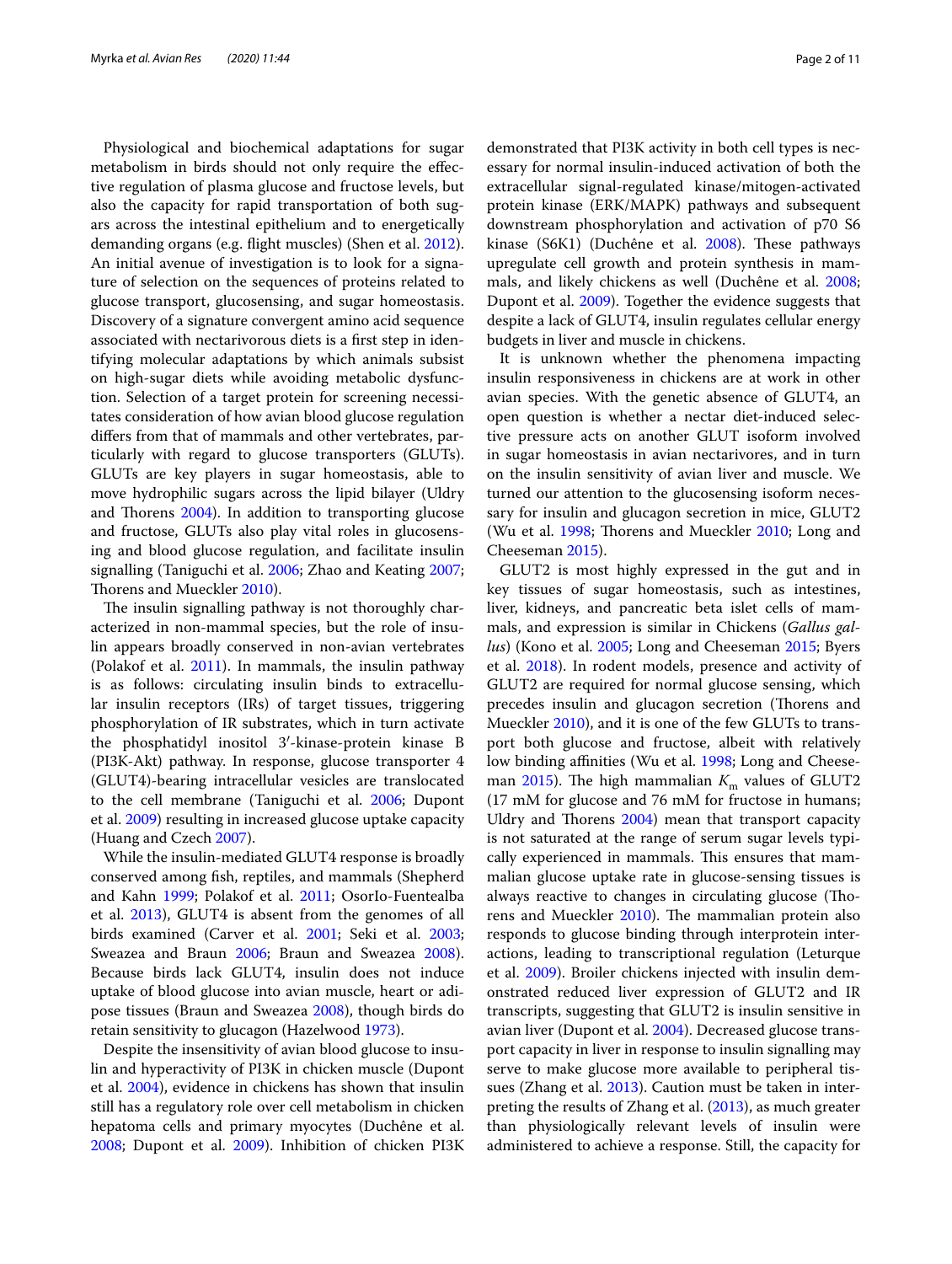insulin-stimulated GLUT2 regulation was nonetheless demonstrated.

Recently it was demonstrated that GLUT2 protein is constitutively expressed in both liver and primary fight muscle of the Ruby-throated Hummingbird (*Archilochus colubris*); further, dietary status altered GLUT2 protein expression in whole tissue homogenates of fight muscle but not liver (Ali et al. [2020\)](#page-9-12). No change in plasma membrane recruitment of GLUT2 was seen in hummingbird tissues between fed and fasted states. Whole tissue GLUT2 was, however, greater in the fight muscle of fed hummingbirds than in fasted ones, which may indicate regulation of a recruitable GLUT2 population or, alternatively, regulation of GLUT2 protein turnover (Ali et al. [2020](#page-9-12)). A lack of change in observed plasma membrane GLUT2 suggested that the primary role of this transporter is not in direct modulation of sugar uptake rate, but likely in glucosensing and regulation as described in other systems (Thorens [1996;](#page-10-13) Thorens and Mueckler [2010](#page-10-5); Ali et al. [2020](#page-9-12)). As avian nectarivores, including hummingbirds, share the metabolic challenges of feeding on sugar-rich nectar (Baker et al. [1998\)](#page-9-1), we predicted that GLUT2 would have a similar and convergent role in glucosensing and sugar homeostasis in other avian nectarivores.

Given evidence of selection on GLUT4 in relation to dietary ecology and nectarivory in bats (Shen et al. [2012](#page-10-1)), but that birds lack GLUT4 and appear to utilize GLUT2 in insulin responsiveness and glucose homeostasis (Dupont et al. [2004;](#page-9-6) Ali et al. [2020](#page-9-12)), we hypothesized that we would fnd a signature of nectarivorous dietary ecology in the protein sequence of avian GLUT2.

Amino acid sequence divergence may be slow to accumulate in highly-conserved regions where mutation is likely to disrupt protein functions. We therefore narrowed our investigation to a region of the GLUT2 protein where sequence divergence was high. Sequence alignments reveal high conservation in the interior of the protein, while the N and C termini are the most highly divergent sections of the protein, in both sequence and length, among isoforms and orthologs (Katagiri et al. [1992](#page-9-13); Zhao and Keating [2007\)](#page-10-4). Amino acid sequences in transmembrane segments 9–12 of GLUT2 influence substrate affinity for both glucose and fructose (Wu et al. [1998](#page-10-11)). The C-terminal domain of GLUTs is required for the transport of glucose, yet it is diverse in size and amino acid sequence among GLUT isoforms and orthologs (Katagiri et al. [1992;](#page-9-13) Zhao and Keating [2007](#page-10-4)). It also plays a role in determining the rate of glucose transport across membranes (Katagiri et al. [1992\)](#page-9-13) and the C-terminal broadly contributes to determining the kinetic properties unique to each GLUT isoform (Katagiri et al. [1992](#page-9-13)). For these reasons, we focused our study on the C-terminal region and adjacent primary protein sequence. We hypothesized that there was sufficient flexibility of the primary amino acid sequence for mutations to accumulate relatively rapidly in evolutionary time, permitting evolution of a signature of nectarivorous diet.

To conduct our study, we considered as many instances of the evolution of avian nectarivory, through paired sister contrasts, as obtainable samples permitted. We were able to obtain tissue samples from 28 species representing ten paired contrasts (Fig. [1,](#page-3-0) Table [1](#page-4-0)). Not much is known about glucose metabolism and sugar homeostasis in most of the included species, but by utilizing paired sister contrasts of greatly varied morphology and evolutionary history, we aimed to gain insight into sugar homeostasis applicable to all avian nectarivores. We performed PCR amplifcation and Sanger sequencing from exon 10–11 of the gene, which encode from the end of TM9 through most of the C-terminal domain (Katagiri et al. [1992\)](#page-9-13). With the difering foraging behaviours of nectarivores and non-nectarivores, we predicted that we would observe a convergent signature for nectarivory in the amino acid sequence of the C-terminal end of GLUT2 among clades representing independent origins of nectarivory.

## **Methods**

#### **Species coverage and primer design**

Diet was categorized using *The Handbook of the Birds of the World* (Irestedt and Ohlson 2008; Schuchmann [2015](#page-10-14)) and species in which nectar eating was documented were noted, 1095 species in all (Additional fle [1](#page-8-0): Table S1). After identifying nectar-consuming species, we used phylogenetic trees from the literature to perform ancestor state reconstruction to identify discrete instances of the evolution of nectarivory (Burns et al. [2003](#page-9-14); Warren et al. [2006](#page-10-15); Zhang et al. [2007](#page-10-16); Hackett et al. [2008](#page-9-15); Irestedt and Ohlson [2008](#page-9-16); Wright et al. [2008](#page-10-17); Hedges and Kumar [2009](#page-9-17); Reding et al. [2009](#page-10-18); Weir et al. [2009](#page-10-19); Jønsson et al. [2010](#page-9-18); Sedano and Burns [2010](#page-10-20); Moyle et al. [2011](#page-10-21)). Multiple independent instances of the evolution of nectarivory, as well as nearest non-nectarivorous taxa for each instance of the evolution of nectarivory, were identifed (Additional fle [1](#page-8-0): Table S2). Pectoralis muscle tissue samples of target species were obtained from either the Field Museum of Natural History (Chicago, Illinois, USA) or from the collections of the Weir and Welch laboratories (University of Toronto, Canada). We acquired 28 samples representing ten of the 22 identifed clade pairs of unique origins of nectarivory (Table [1](#page-4-0); Additional fle [1](#page-8-0): Table S2), and for each we performed Sanger sequencing of PCR products of the C-terminal end of the SLC2A2 gene (encoding GLUT2) for one or a few nectarivorous species from each clade and the same for each of their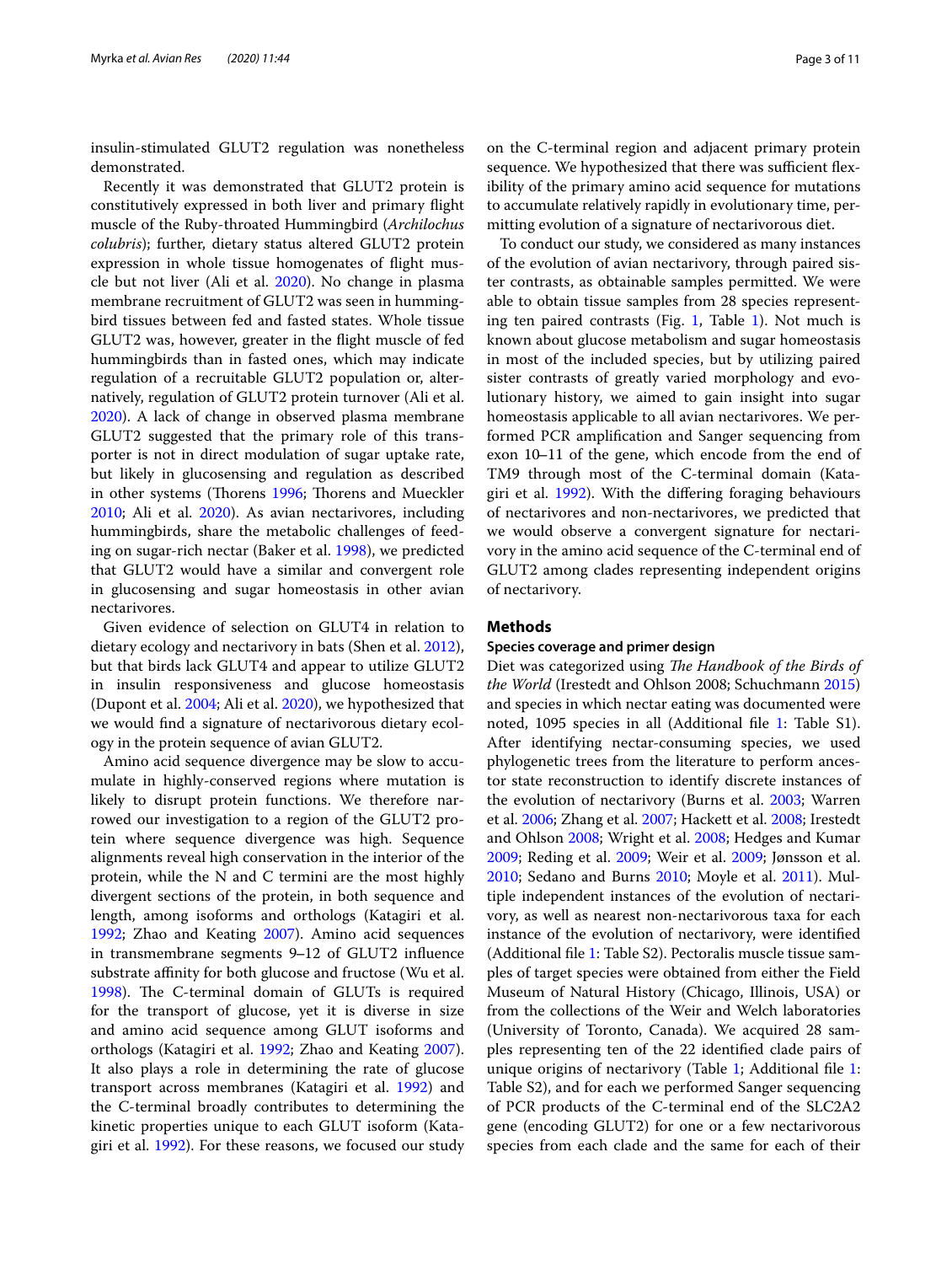

<span id="page-3-0"></span>non-nectarivorous contrasts. Relationships of species sequenced are shown in Fig. [1](#page-3-0) and explained in detail in supplementary materials (Additional file [2;](#page-8-1) Additional file [3](#page-8-2): Fig. S1-S4).

In order to identify conserved sequences of the C-terminal end of the avian SLC2A2 gene for primer design, exons 10 and 11, as well as the encompassed intron, of 47 randomly chosen birds were obtained from NCBI Gen-Bank (Additional fle [4:](#page-9-19) Table S3; Benson et al. [2005\)](#page-9-20) and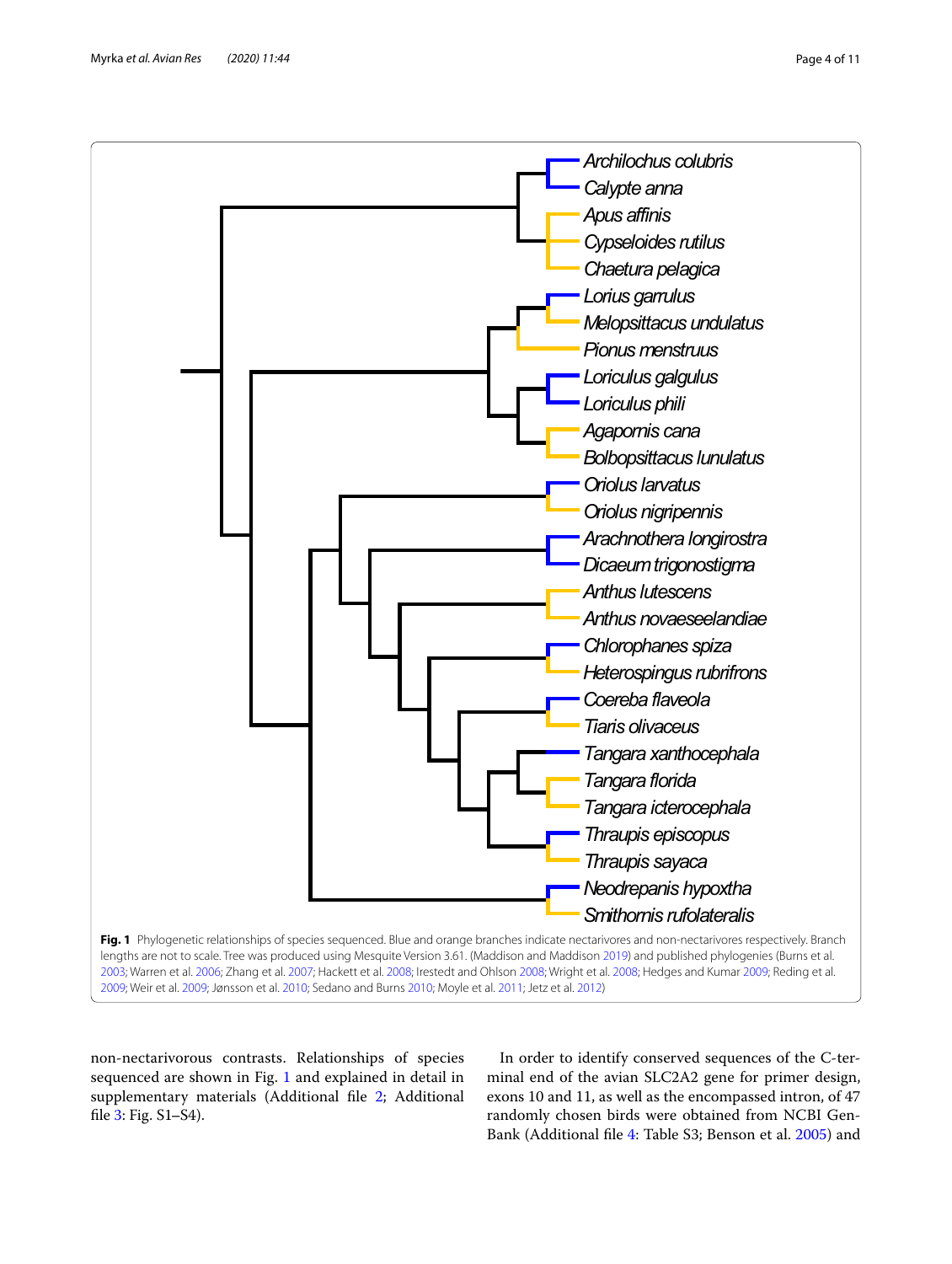| Contrast       | <b>Clades compared</b>                       | Sequenced representatives of each contrast | Common name                  |
|----------------|----------------------------------------------|--------------------------------------------|------------------------------|
|                | Lorikeets and budgerigars and an outgroup    | Lorius garrulus (nectarivore)**            | Chattering Lorry             |
|                |                                              | Melopsittacus undulatus (non-nectarivore)  | Budgerigar                   |
|                |                                              | Pionus menstruus (non-nectarivore)         | Blue-headed Parrot           |
| $\overline{2}$ | Sunbird-asities and broadbills               | Neodrepanis hypoxtha (nectarivore)**       | Yellow-bellied Sunbird-asity |
|                |                                              | Smithornis rufolateralis (non-nectarivore) | Rufous-sided Broadbill       |
| 3              | Hanging parrots and lovebirds/guaiaberos     | Loriculus galgulus (nectarivore)**         | Blue-crowned Hanging Parrot  |
|                |                                              | Loriculus phili (nectarivore)**            | Philippine Hanging Parrot    |
|                |                                              | Agapornis cana (non-nectarivore)           | Grey-headed Lovebird         |
|                |                                              | Bolbopsittacus lunulatus (non-nectarivore) | Guaiabero                    |
| $\overline{4}$ | Hummingbirds and swifts                      | Calypte anna (nectarivore)**               | Anna's Hummingbird           |
|                |                                              | Archilochus colubris (nectarivore)**       | Ruby-throated Hummingbird    |
|                |                                              | Apus affinis (non-nectarivore)             | House Swift                  |
|                |                                              | Cypseloides rutilus (non-nectarivore)      | Chestnut-collared Swift      |
|                |                                              | Chaetura pelagica (non-nectarivore)        | Chimney Swift                |
| 5              | Saffron-crowned tanager and related tanagers | Tangara xanthocephala (nectarivore)**      | Saffron-crowned Tanager      |
|                |                                              | Tangara florida (non-nectarivore)          | Emerald Tanager              |
|                |                                              | Tangara icterocephala (non-nectarivore)    | Silver-throated Tanager      |
| 6              | Flowerpeckers/sunbirds and motacillidae      | Arachnothera longirostra (nectarivore)**   | Little Spiderhunter          |
|                |                                              | Dicaeum trigonostigma (nectarivore)**      | Orange-bellied Flowerpecker  |
|                |                                              | Anthus lutescens (non-nectarivore)         | Yellowish Pipit              |
|                |                                              | Anthus novaeseelandiae (non-nectarivore)   | Newzealand Pipit             |
| $\overline{7}$ | Green Honeycreeper and related tanagers      | Chlorophanes spiza (nectarivore)**         | Green Honeycreeper           |
|                |                                              | Heterospingus rubrifrons (non-nectarivore) | Sulphur-rumped Tanager       |
| 8              | O. larvatus and O. nigripennis               | Oriolus larvatus (non-nectarivore)**       | <b>Black-headed Oriole</b>   |
|                |                                              | Oriolus nigripennis (nectarivore)          | Black-winged Oriole          |
| 9              | T. episcopus and T. sayaca                   | Thraupis episcopus (nectarivore)**         | Blue-gray Tanager            |
|                |                                              | Thraupis sayaca (non-nectarivore)          | Sayaca Tanager               |
| 10             | Banaquits and grassquits                     | Coereba flaveola (nectarivore)**           | Bananquit                    |
|                |                                              | Tiaris olivaceus (non-nectarivore)         | Yellow-faced Grassquit       |

## <span id="page-4-0"></span>**Table 1 Representative species from divergent taxa of nectarivorous (with double asterisks) and non-nectarivorous (without asterisks) diet used in this study**

Arbitrary numbers are assigned to each contrast and dietary category is indicated

aligned using MEGA 5.2 Alignment software (Tamura et al. 2011). Because our pairwise comparisons spanned widely across the avian lineage, the alignment of randomized birds from across the Aves taxa allowed us to identify small, conserved target sites for primer design, such that the same primer sets could be used for all samples.

The most conserved regions of exon 10 and exon 11 in the alignment of the SLC2A2 gene were identifed and primers were designed for these two exons to ensure amplifcation of samples from all species. Custom primers (value oligos) were synthesized by Thermo Fisher Scientific (Waltham MA, USA). The primer set for exon 11 (E11) was designed to span the intron between exons 10 and 11 and to be overlapping with the primer set for exon 10 (E10). The  $5'$  to  $3'$  sequences for E10 were GAGCTATGTCAGCATGGTCG (forward) and AGG GAATTCTTACCGCTATGTACTG (reverse). Annealing temperature was 54.5 °C and predicted product length was 200 base pairs. The respective sequences for E11 were GAATGTGTTTCCAGTACATAGCGG (forward) and GCTGGATGCTTCTTGCGGC (reverse). Annealing temperature was 55.5 °C and predicted average product length was 334 base pairs. Because E11 spanned an intron, the actual predicted product size varied slightly due to intron variability. The average predicted size is based on sequences listed in Addi-tional file [4:](#page-9-19) Table S3. The primer sets were checked for specifcity using NCBI Primer Blast (Ye et al. 2012) and were tested using mfold (Zuker [2003\)](#page-10-23) to check for signifcant secondary structures in the template that might hinder primer binding. Both primer sets were tested on three diferent bird species that are distantly related (*Apus afnis subfurcatus* (Swifts), *Agapornis*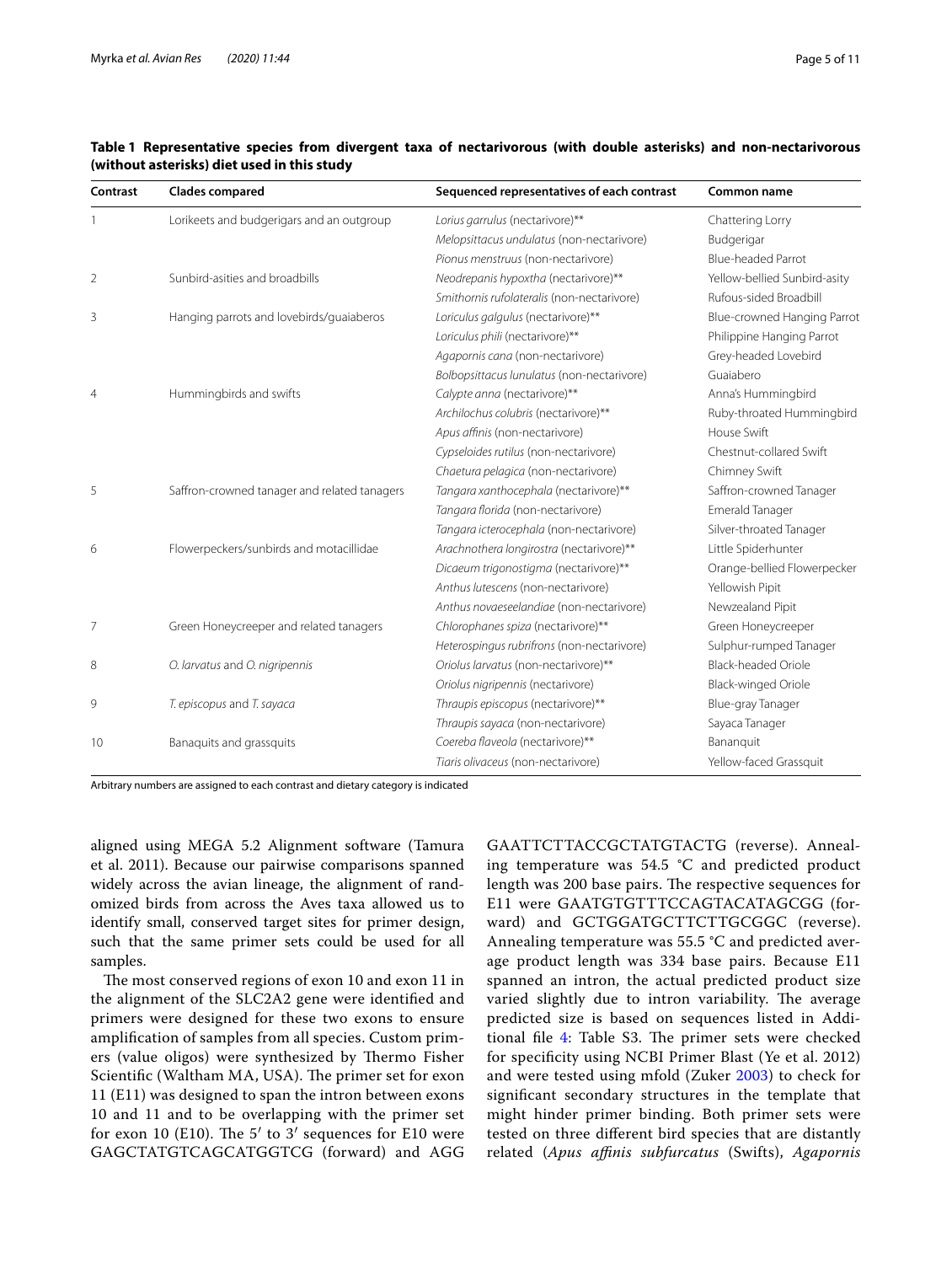*cana* (Grey-headed Parrot), and *Arachnothera longirostra* (Little Spider Hunter)), to verify specifcity.

#### **DNA isolation**

DNA extraction was performed using the E.Z.N.A tissue DNA kit (Omega Bio-tek Inc., Georgia, USA) following the manufacturer's instructions with the following modifcations: due to limited tissue quantity, masses used were less than that recommended, all the centrifuging times were increased by 30 s, and DNA was eluted in 50 μL of sterile water rather than 100  $\mu$ L of elution buffer. DNA purity was assessed by 260 nm/230 nm UV absorbance with a NanoDrop 1000 (Thermo Fisher Scientific). DNA integrity was verifed by 1% agarose gel electrophoresis.

#### **PCR and sequencing**

20 μL reactions were performed using 0.5 μM of forward and reverse primers,  $1 \times$  colorless GoTaq DNA polymerase bufer, 2 mM Magnesium Chloride, 200 μM dNTPs, 1 U/μL GoTaq (Promega Corporation, Madison WI, USA), and approximately 20-40 ng/μL of genomic DNA depending on yield of DNA extraction. Reactions were performed in an Applied Biosystems Thermocycler (Model#9902) using 2 min at 95 °C followed by 30 cycles of 95 °C for 1 min, primer-specifc annealing temperature for 1 min, 72 °C for 1 min, and a fnal extension step of 72 °C for 5 min. The annealing temperatures were 54.5 °C and 55.5 °C for primer sets E10 and E11 respectively. For reactions with low product yield the number of PCR cycles was increased to 35. In the event of non-specifc amplifcation, template and magnesium concentrations were adjusted incrementally until specifc amplifcation was achieved. Amplifcation specifcity was verifed using 1% agarose gel electrophoresis.

The PCR product was then cleaned with ExoSap-IT (ThermoFisher Scientific, US) following the manufacturer's protocol and using the same thermocycler described above. Products were sent to The Center for Applied Genomics (TCAG) (MacDonald et al. [2014\)](#page-10-24) for Sanger sequencing using the "difficult template" reaction chemistry option.

#### **Data analysis**

Sequences were aligned using the Mega 5.2 alignment software after translating the sequences using Expasy server (Gasteiger et al. [2003;](#page-9-22) Additional fle [4:](#page-9-19) Table S4).

The amino acid sequences for *Calypte anna* (Anna's Hummingbird; nectarivore; Accession#XM\_008501315.1) and *Chaetura pelagica* (Chimney Swift; non-nectarivore; Accession #XM\_010006840.1) were obtained from NCBI GenBank (Benson et al. [2005\)](#page-9-20) to supplement our data and to use as reference points for aligning avian nectarivore and non-nectarivore GLUT2. The downloaded swift sequence was compared to our sequence from the same species in order to verify accuracy of sequencing. Subsequent to the start of our analyses, a de novo transcriptome from the Ruby-throated Hummingbird (Workman et al. [2018](#page-10-25)) was published, allowing us to verify the Ruby-throated Hummingbird sequence that we produced. We identifed amino acid diferences between nectarivorous and nonnectarivorous birds in each contrast in the protein alignments and, depending on the number of representative species sequenced per contrast, performed either  $2 \times 2$ or  $3 \times 2$  Fisher's Exact Tests using R ver. 3.3.3 (R Core Team [2020](#page-10-26)) to determine the statistical signifcance of these substitutions as putative signatures for nectarivory (Additional file [4:](#page-9-19) Table S5). A  $p$ -value < 0.05 was taken to be signifcant.

## **Results**

## **Confrmation of sequence identity and subsequent sequence alignment**

GLUT2 protein sequences encoded by exons 10 and 11 in 10 paired contrasts of nectarivorous and non-nectarivorous avian taxa were sequenced and these were translated into putative protein sequences (Additional fle [4](#page-9-19): Table S4). Primer set E10 showed amplifcation of the products at the expected product size with no nonspecifc amplifcation. Primer set E11 showed amplifcation of the products at or within a few dozen base pairs of the average expected product size with no non-specifc amplifcation. Correct sequence amplifcation was confrmed through manual examination of chromatograms and resulting sequences. Our generated Chimney Swift sequence was identical to that downloaded from NCBI GenBank, and our generated Ruby-throated Hummingbird sequence was identical to that generated by Work-man et al. [\(2018](#page-10-25)), further supporting accuracy of our Sanger sequencing. Both examined exons of GLUT2 were well conserved with only a few amino acid substitutions among avian species examined. Amino acid sequence variation was observed between nectarivores and nonnectarivores within contrasts 3, 4, 6, and 8 (Table [2](#page-6-0)). None of these substitutions correlated with diet across all ten contrasts (Table [2\)](#page-6-0).

## **Amino acid variation in exon 10 was only observed in contrast 4 at AA 411 and AA 447**

Two substitutions were found when comparing exon 10 of contrast 4, which contrasted nectarivorous hummingbirds with non-nectarivorous swifts (Table [2\)](#page-6-0). Valine (Val) was replaced by Isoleucine (Ile) at position 411 in hummingbirds, and Val was replaced by Threonine (Thr) at position 447 in hummingbirds, near the end of exon 10. All other birds examined had Valine at these positions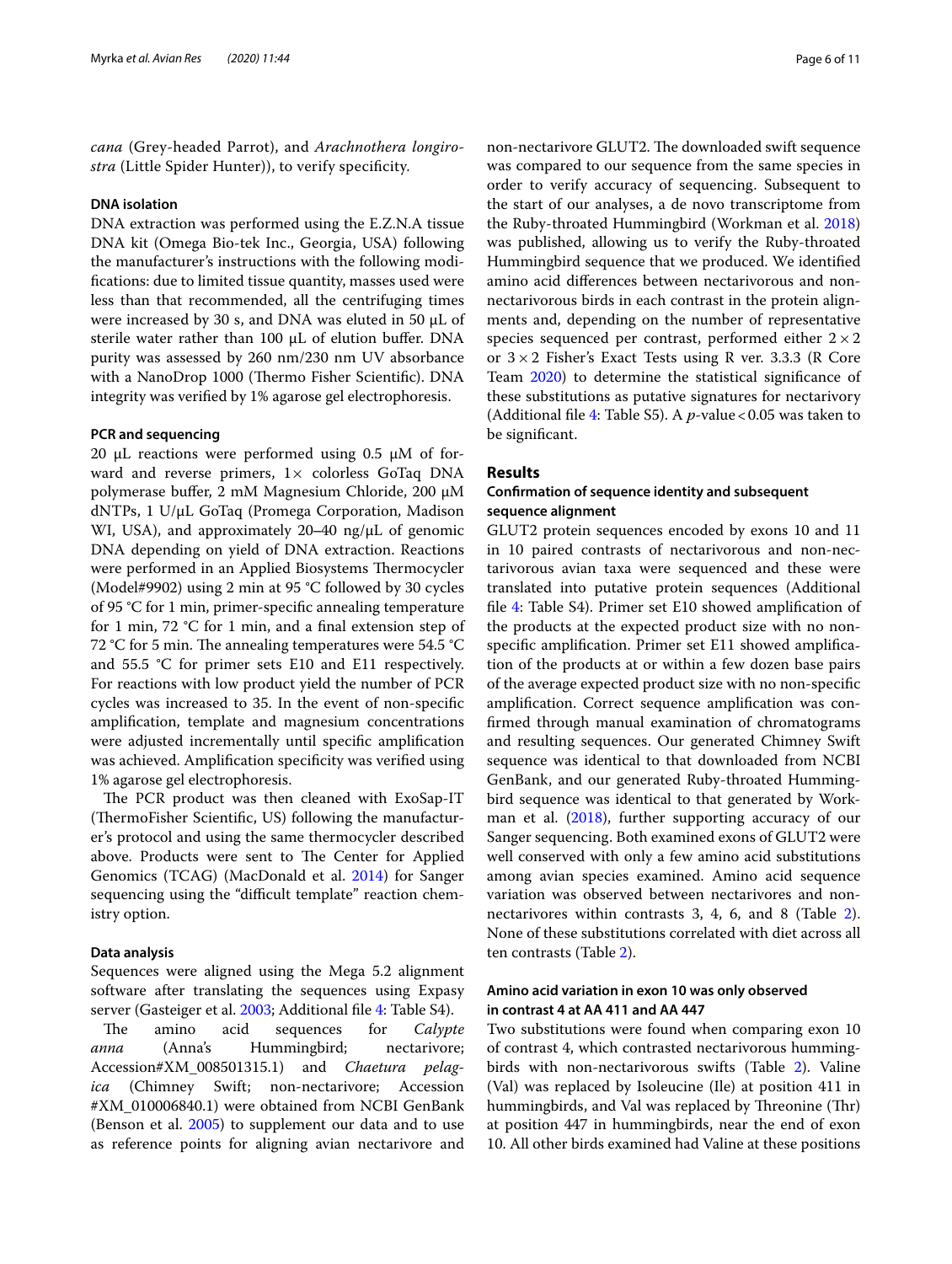| Page 7 of 11 |  |  |
|--------------|--|--|
|--------------|--|--|

| Contrast<br>number | Exon 10        |                | Exon 11        |                           |              |     |             |
|--------------------|----------------|----------------|----------------|---------------------------|--------------|-----|-------------|
|                    | 411            | 447            | 476            | 480                       | 484          | 486 | 490         |
| $\mathbf 1$        | $\mathsf{V}$   | $\mathsf{V}$   | $\mathsf{V}$   | $\mathsf A$               | $\sf V$      | F   | Y           |
|                    | $\mathsf{V}$   | $\vee$         | $\mathsf{V}$   | $\boldsymbol{\mathsf{A}}$ | $\mathsf{V}$ | F   | Y           |
| $\overline{2}$     | $\vee$         | $\mathsf{V}$   | $\mathsf A$    | $\overline{A}$            | L            | F.  | Y           |
|                    | $\vee$         | $\mathsf{V}$   | A              | А                         | Г            | F.  | Y           |
| $\overline{3}$     | $\mathsf{V}$   | $\mathsf{V}$   | A/V            | $\mathsf{A}/\mathsf{G}$   | V/I          | F   | Y/H         |
|                    | $\mathsf{V}$   | $\mathsf{V}$   | A/V            | A/G                       | V/I          | F   | Y           |
| $\overline{4}$     | T              | T.             | $\mathsf{V}$   | $\mathsf A$               | T.           | F.  | Y.          |
|                    | $\overline{V}$ | $\overline{V}$ | $\mathsf{V}$   | А                         | V/I          | L/F | Y/H         |
| 5                  | $\sf V$        | $\mathsf{V}$   | $\mathsf A$    | G                         | $\mathbf{I}$ | F   | H           |
|                    | $\mathsf{V}$   | $\mathsf{V}$   | А              | G                         | $\mathbf{I}$ | F   | $\mathsf H$ |
| 6                  | $\mathsf{V}$   | ${\sf V}$      | $\mathsf A$    | ${\mathsf G}$             | п            | F   | Y           |
|                    | $\mathsf{V}$   | $\vee$         | A              | G                         | f,           | F   | $\mathsf H$ |
| $\overline{7}$     | $\sf V$        | $\mathsf{V}$   | $\mathsf A$    | G                         |              | F   | Н           |
|                    | $\mathsf{V}$   | $\sf V$        | А              | G                         | T            | F   | H           |
| 8                  | $\mathsf{V}$   | $\mathsf{V}$   | $\overline{A}$ | $\overline{A}$            |              | F.  | Y           |
|                    | $\mathsf{V}$   | $\mathsf{V}$   | A              | G                         | $\mathbf{I}$ | F   | Y           |
| 9                  | $\vee$         | $\mathsf{V}$   | $\mathsf A$    | G                         | т            | F   | H           |
|                    | $\mathsf{V}$   | $\sf V$        | A              | G                         |              | F   | H           |
| 10                 | $\mathsf{V}$   | $\mathsf{V}$   | $\mathsf A$    | G                         |              | F.  | H           |
|                    | $\mathsf{V}$   | $\sf V$        | $\mathsf A$    | G                         | $\mathbf{I}$ | F   | $\mathsf H$ |

<span id="page-6-0"></span>**Table 2 Amino acid variation in sequences examined** 

Nectarivores are indicated by grey shadowing and their non-nectivarous contrasts by white. Variation between hummingbirds and swifts (contrast 4) is highlighted

(Table [2\)](#page-6-0). As this was only one of ten contrasts, we did not detect a statistically signifcant signature of convergent selection on exon 10 of GLUT2 associated with the evolution of nectarivory  $(p>0.05;$  Additional file [4](#page-9-19): Table S5).

## **Amino acid variation in exon 11 was observed in fve positions**

In exon 11, 5 variable amino acid identities were observed among numbered paired contrasts. Table [2](#page-6-0) and Additional fle [4:](#page-9-19) Table S5 show the substitutions found at each location in each of the ten contrasts. Substitutions were observed at positions 476, 480, 484, 486, and 490 (Table [2](#page-6-0)). At all locations except for 486, amino acid identity varied among numbered contrasts.

## **Variation at four amino acid positions in contrast 3**

Variation at amino acid position 476, 480, 484, and 490 was observed among species in contrast 3 (Hanging parrots and Lovebirds/Guaiaberos; Table [2](#page-6-0)), but no amino acid identity difered consistently between the nectarivorous and non-nectarivorous categories. Rather, both amino acids were found in the nectarivorous and/or the non-nectarivous category, so the variation could not be said to correlate with diet (*p*>0.05; Additional fle [4](#page-9-19): Table S5).

## **Variation in AA 480 in contrast 8**

At position 480, a diference was seen with diet in contrast 8 (Black-headed Oriole and Black-winged Oriole; Table [2](#page-6-0)) with the nectarivore having alanine (Ala) and the non-nectarivore having Glycine (Gly). Among other contrasts, both Ala and Gly were observed in nectarivores and non-nectarivores, and so this variation could not be correlated with nectar diet among birds (*p*>0.05; Additional fle [4](#page-9-19): Table S5).

## **Variation in AA 486 in contrast 4**

All birds sequenced had Phenylalanine (Phe) at position 486, with the exception of two out of three swifts sequenced, which had Leucine (Leu; Table [2;](#page-6-0) Additional file [4](#page-9-19): Table S4). This variation was not indicative of avian diet (*p* > 0.05; Additional file [4:](#page-9-19) Table S5).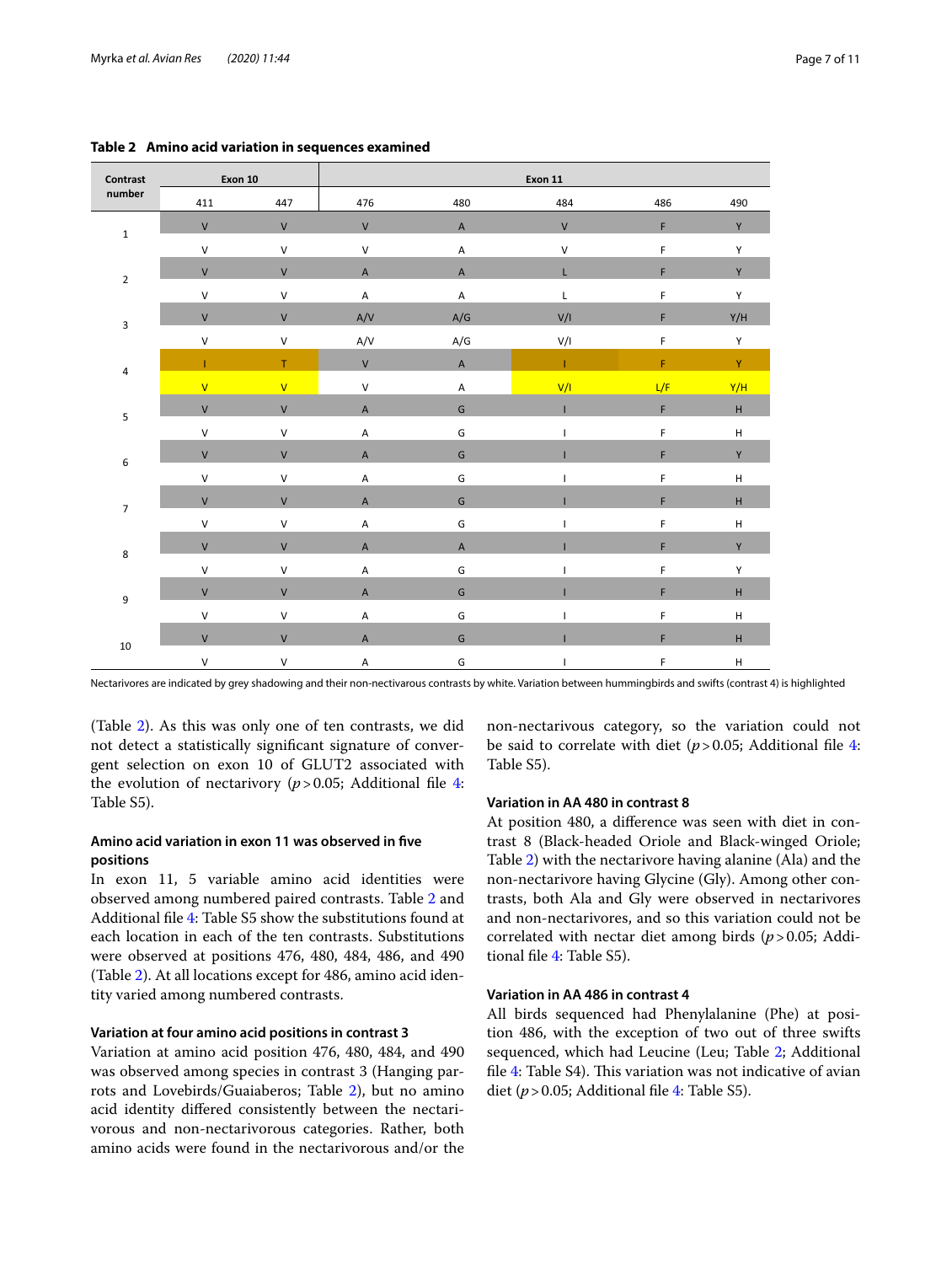#### **Variation at AA 490 in contrast 6**

At position 490 variation was observed within contrast 6 (Flowerpeckers/Sunbirds and Motacillidae; Table [2](#page-6-0)). Within contrast 6, the nectarivore had the amino acid Tyrosine (Tyr), while the non-nectarivore had Histidine (His); however, because both Tyr and His were observed among both nectarivores and non-nectarivores in this study, the variation within amino acid 490 cannot be attributed to diet with statistical signifcance (*p*>0.05; Additional fle [4](#page-9-19): Table S5).

## **Variation at AA 484 and 490 in contrast 4**

Variation was also seen within contrast 4 at positions 484 and 490, but this variation did not correlate with diet within contrast 4 or among birds (Table [2](#page-6-0); *p* > 0.05; Additional fle [4](#page-9-19): Table S5).

## **No AA identity correlated with diet across multiple contrasts**

In summary, when all ten contrasts were considered using Fisher's Exact Tests (Additional fle [4](#page-9-19): Table S5), no amino acid substitution exhibited a signifcant signature of convergence in nectarivores across all contrasts (*p*>0.05; Additional fle [4:](#page-9-19) Table S5).

## **Discussion**

We tested for a signature of convergent selection on the primary amino acid sequence of GLUT2 associated with the evolution of a sugar-rich nectarivore diet. We did not detect a signature of nectarivory refected in GLUT2 sequence divergence across the contrasts included in this study and protein sequences were mostly conserved among avian taxa. While we did identify two amino acid substitutions in hummingbirds relative to not just swifts, but all other birds examined, these substitutions were only observed in one contrast; thus, they could not be concluded to be adaptive to nectarivory among birds. No evidence was found for convergent evolution within the functional gene of interest among avian nectarivores, and this conclusion is strengthened by our consideration of ten phylogenies representing ten diferent instances of macroevolution of nectarivory. Hummingbirds are the oldest known avian nectarivores dating back to 33 million years ago and show the most specialization for nectar feeding amongst avian nectarivores (Nicolson and Fleming [2003](#page-10-27)). As such, there has been ample time for natural selection due to nectarivory to act on these birds and it is not improbable for the two substitutions found only in hummingbirds to be functionally relevant.

It is surprising not to fnd evidence of convergent selection on the regulatory (Katagiri et al. [1992](#page-9-13)) C-terminal region of GLUT2 in nectarivores, given the large variation in blood sugar levels that examined specialist nectarivores experience (17-42 mM glucose in hum-mingbirds; Beuchat and Chong [1998;](#page-9-23) 11.52-16.51 mM in amethyst sunbirds; Witteveen et al. [2014\)](#page-10-28), as well as GLUT2′s posited role in avian insulin signaling and glucosensing (Zhang et al. [2013](#page-10-12); Ali et al. 2020). In interpreting the implications of no signature of selection we frst reconsider the state of knowledge of avian GLUT2 in glucose metabolism.

The GLUT isoform responsible for pancreatic gluocosensing may vary among animals (Mueckler and Thorens [2013](#page-10-29)), but GLUT2 is the most likely candidate in birds, with transcript expression orders of magnitude higher than that of other GLUT isoforms in chicken pancreas (Byers et al. [2018](#page-9-10)). Furthermore, liver GLUT2 transcript expression in chickens (Kono et al. [2005;](#page-9-9) Byers et al. [2018](#page-9-10)), and protein expression in hummingbirds (Ali et al. [2020](#page-9-12)), are the most abundant of GLUT isoforms investigated, further suggesting a role for GLUT2 in avian glucosensing. There is evidence that the response of GLUT2 to dietary status may vary among birds, which leads to a prediction of selection upon GLUT2 by diet. GLUT2 mediated glucosensing in mammalian liver is implicated in control of insulin secretion through a liver-beta islet axis (Thorens [2015\)](#page-10-30). While Zhang et al.  $(2013)$  $(2013)$  found preliminary evidence that chicken GLUT2 may have the capacity to respond to insulin in liver through modulation of transcription rate, Ali et al. ([2020](#page-9-12)) found evidence that hummingbird GLUT2 protein degradation rate may respond to dietary status in fight muscle but not liver, so uniform responsiveness of GLUT2 to dietary status among birds is uncertain.

The importance of GLUT2 in avian nectarivores may extend to skeletal muscle more so than is the case in mammals. The constitutive presence of GLUT2 in hummingbird whole liver, and decrease of GLUT2 in hummingbird whole fight muscle with unchanging abundance in fight muscle plasma membrane fraction, suggests that GLUT2 may play a role in glucosensing, and perhaps in modulation of glucose uptake capacity, in flight muscle (Ali et al.  $2020$ ). This is especially relevant given that GLUT2 is absent in mammalian muscle (Gaster et al. [2000\)](#page-9-24). In avian taxa, in which examined muscle lacks GLUT4 and IRs appear broadly insensitive to insulin with regard to induction of PI3K expression, though still necessary for downstream signal transduction (Duchêne et al. [2008;](#page-9-7) Dupont et al. [2009\)](#page-9-2), GLUT2 may act as a glucosenser independently of activity level of the PI3K-Akt pathway.

In light of the aforementioned evidence that GLUT2 is key to avian glucosensing and insulin regulation, but also no detected signature of selection by diet, it is necessary to consider the possibility of selection downstream of sugar uptake by tissues. In muscle, uncharacterized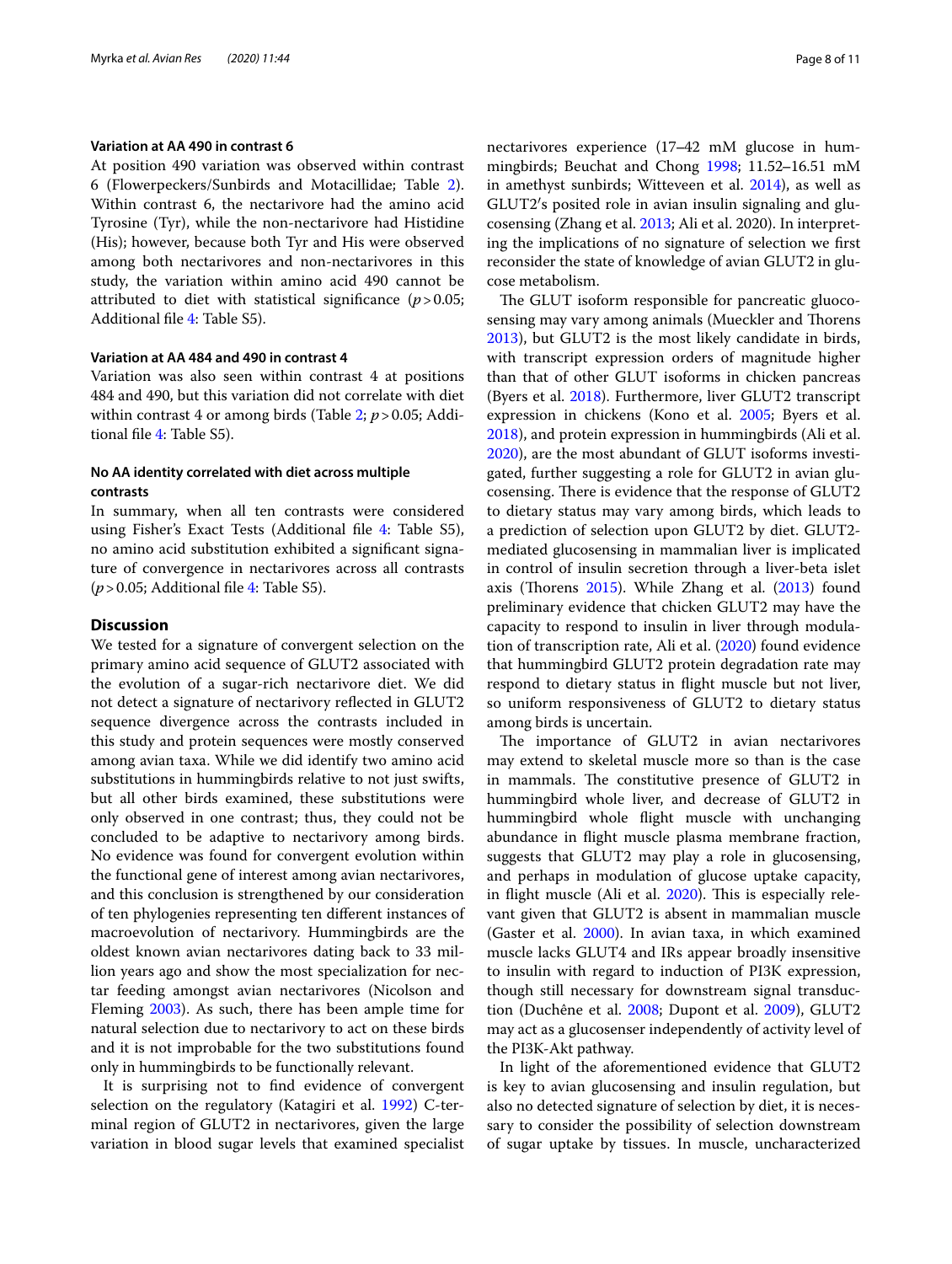transcription factors or uncharacterized GLUT2 receptors, rather than GLUT2 itself, may contain a signature of nectarivory such as we hypothesized that we would detect in GLUT2 (Leturque et al. [2009\)](#page-9-11).

Chicken liver IR and GLUT2 transcripts have the capacity to respond to insulin (Dupont et al. [2004](#page-9-6); Zhang et al. [2013](#page-10-12)). In hummingbird muscle, fasting reduced whole tissue GLUT2 protein with unknown downstream consequences (Ali et al. [2020](#page-9-12)). Taken together these results implicate IRs or downstream messengers as possible targets of convergent selection in the livers of nectarivores, following GLUT2-mediated glucosensing as well as GLUT2-mediated insulin secretion. GLUT2 was a promising protein in which to look for a signature of convergent selection, but if it was ruled out, IRs and members of the PI3K-Akt pathway would become tantalizing targets for future investigations.

Another major player in glucosensing is Hexokinase 4 (glucokinase; GK). It is expressed primarily in the liver and pancreas of mammals (Rideau et al. [2010\)](#page-10-31) and has been detected in the livers of chicken and quail (Wals and Katz [1981](#page-10-32)). GK phosphorylates glucose transported into the cell by GLUT2 and other transporters (Polakof et al.  $2011$ ). The rate of glucose phosphorylation by glucokinase transmits information on the rate of glucose uptake by GLUT2, which refects blood glucose concentration (Polakof et al. [2011](#page-10-6)). Changes in the glucokinase gene, rather than GLUT2, may confer variation in function that modulate glucosensing and sugar homeostasis in nectarivorous birds and will be a target of future study.

Lack of an observed signature could be indictive of novel GLUT function or kinetics among birds, relative to mammals. In order to serve an efective glucosensing function GLUT2-mediated glucose uptake rate in nectarivores must be responsive to an elevated range of glucose concentration compared to non-nectarivores (Blem [1976](#page-9-25); Braun and Sweazea [2008](#page-9-0)). For this reason, one would expect nectarivore GLUT2 to have a higher  $K<sub>m</sub>$  than that of non-nectar eating birds, in order to prevent saturation of the transporter during rises in blood glucose following feeding. The C-terminal end of the protein is influential in determining substrate affinity and transporter kinetics (Katagiri et al. [1992](#page-9-13)) but, despite this, we did not fnd diferences in amino acid sequence among diets. This could suggest that, regardless of avian species or dietary ecology, the kinetics of avian GLUT2 are such that GLUT2 is not saturated to maximal transport velocity, even at the high blood glucose concentrations of nectarivores, including hummingbirds (Blem [1976](#page-9-25); Braun and Sweazea [2008\)](#page-9-0). If this was the case, avian GLUT2 might be preadapted to handle high concentrations of circulating sugar, as compared to model mammalian organisms.

Alternatively, other areas of the protein, such as the substrate binding site, may difer between nectarivores and non-nectarivores. Another potential explanation is that GLUT2-mediated transport indeed reaches  $V_{\text{max}}$  in the glucosensing tissues of some birds. If so, it would be unknown by what mechanism these birds sense diferences in blood glucose concentrations in high ranges.

Existing literature led us to suspect that the region of GLUT2 examined in this study was the most promising target in which to look for a signature of diet and so we focused our eforts there, but other regions of the protein, such as transmembrane segments 7–8 (Wu et al. [1998](#page-10-11)) and the QLS motif (Seatter et al. [1998](#page-10-33)), also exert infuence on substrate specifcity and kinetics and may vary among species and diets. Future cloning and transport kinetics studies will determine the  $K<sub>m</sub>$  of hummingbird GLUT2, following recent hummingbird transcriptome sequencing (Workman et al. [2018\)](#page-10-25). Another target for future investigations is the large intracellular loop which, like the C terminal, is involved in signal transduction (Guillemain et al. [2000](#page-9-26)).

#### **Conclusions**

Although we predicted that we would see convergent mutations across nectarivorous taxa relative to nonnectarivorous contrasts, we did not fnd a robust signature for convergence in GLUT2 sequences amongst birds with independent origins of nectarivory. We did, however, identify two amino acid substitutions unique to hummingbird GLUT2, which present targets for future functional investigation. Our results advance the state of knowledge of glucosensing in avian nectarivores by ruling out the regulatory C-terminal end and adjacent region of GLUT2 as a site of convergent selection by nectarivory (with the possible exception of hummingbirds). This finding allows future studies to home in on targets downstream or parallel to GLUT2 in the glucosensing pathways. GK, IRs, and downstream members of the PI3K-Akt pathway should be investigated in follow-up studies. Future genome-wide comparisons can be leveraged to screen these pathways for signatures of diet and expand upon this initial study.

## **Supplementary information**

**Supplementary information** accompanies this paper at [https://doi.](https://doi.org/10.1186/s40657-020-00231-8) [org/10.1186/s40657-020-00231-8](https://doi.org/10.1186/s40657-020-00231-8).

<span id="page-8-0"></span>**Additional fle 1: Table S1.** List of bird species in which nectarivory has been noted in *The Handbook of the Birds of the World* (Irestedt and Ohlson 2008; Schuchmann [2015](#page-10-14)). **Table S2.** Nectarivore and non-nectariovre contrasts identifed through ancestor state reconstruction of nectarivores represented in Table S1.

<span id="page-8-2"></span><span id="page-8-1"></span>**Additional fle 2.** Description of sister contrasts used in this study.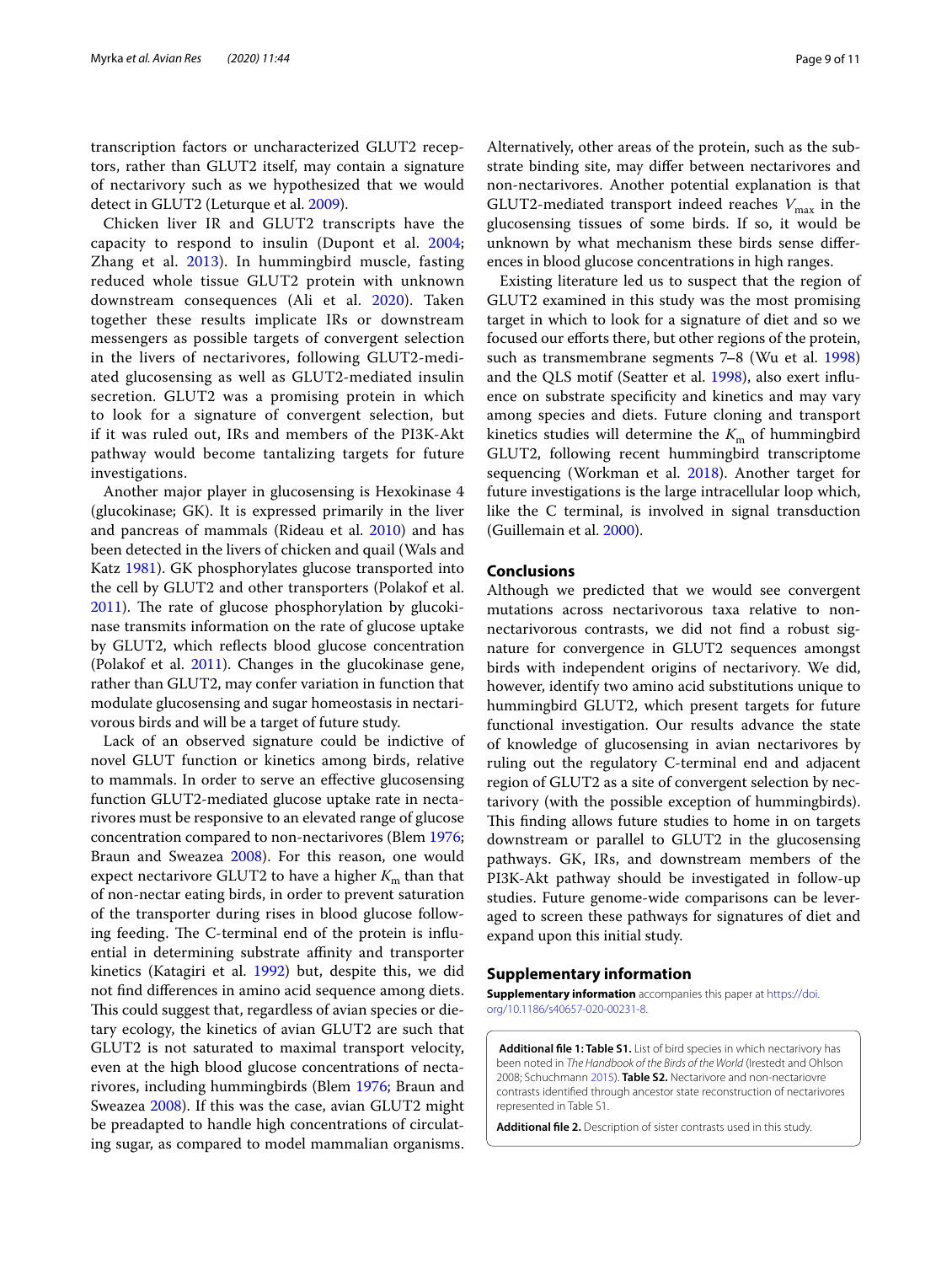**Additional fle 3: Fig. S1.** Ancestor state reconstruction of nectarivorous diet among lorikeets, budgerigars, and nearest related taxa. **Fig. S2.** Ancestor state reconstruction of nectarivorous diet among the Safroncrowned Tanager and a sister taxon of non-nectarivorous tanagers. **Fig. S3.** Ancestor state reconstruction of nectarivorous diet among the sunbirds and fowerpeckers and related taxa. **Fig. S4.** Ancestor state reconstruction of nectarivorous diet among Green Honeycreeper, Goldencollared Honeycreeper, and a sister taxon of non-nectarivorous tanagers.

<span id="page-9-19"></span>**Additional fle 4: Table S3.** GenBank SLC2A2 sequences used for multiple alignment for primer design. **Table S4.** GLUT2 protein sequences encoded by exons 10 and 11 in 10 paired contrasts of nectarivorous and non-nectarivorous birds. **Table S5.** 2×2 and one 3×2 Fisher's Exact Test on the substitutions found in exons 10 and 11 in ten contrasts.

#### **Acknowledgements**

We thank The Field Museum of Natural History (Chicago, USA) for loaning tissues to us for this project and Mark Peck at the Royal Ontario Museum (Toronto, CAN) for assistance with importing tissue samples to Canada. We also thank undergraduate research students Supan Parikh, Bishoy Lawendy and Elizabeth Orguntuwase for assistance with sample processing and preliminary data collection. A special thank is given to Raafay Syed Ali for critical revision of the manuscript in the context of recent glucosensing literature. Lastly, we thank Dr. Derrick Groom, Dr. Brandy Velten, Lily Hou, and Dr. Aarthi Ashok for technical support and advice.

#### **Authors' contributions**

Literature review for categorization of avian diet was performed by AMM. AMM and TS made equal contributions to the manuscript. Both AMM and TS isolated DNA, designed and tested primers, performed PCR and sample preparation for sequencing, analyzed the data, and prepared the manuscript. JTW performed ancestor state reconstruction to identify sister contrasts, designed the statistical analysis, and provided editorial contributions to the manuscript. KCW conceived and supervised the study and provided editorial contributions to the manuscript. All authors read and approved the fnal manuscript.

#### **Funding**

This work was supported by grants from Natural Sciences and Engineering Research Council of Canada Discovery Grant (Number 386466 to KCW and 06538 to JTW) and the Human Frontier Science Program (Grant Number RGP0062/2016).

#### **Availability of data and materials**

All data generated or analysed during this study are included in this published article and its supplementary information fles.

#### **Ethics approval and consent to participate**

All applicable international, national, and/or institutional guidelines for the care and use of animals were followed. All specimens included in this study were obtained from banked tissue at the Field Museum of Natural History (Chicago, USA) or were obtained as part of other research projects at the University of Toronto Scarborough, published elsewhere.

#### **Competing interests**

The authors declare that they have no competing interests.

#### **Author details**

<sup>1</sup> Department of Cell and Systems Biology, University of Toronto, 25 Harbord St., Toronto, ON M5S 3G5, Canada. <sup>2</sup> Department of Biological Sciences, Univer-<br>sity of Toronto Scarborough, 1265 Military Trail, Toronto, ON M1C 1A4, Canada. <sup>3</sup> Department of Ecology and Evolutionary Biology, University of Toronto Scarborough, 1265 Military Trail, Toronto, ON M1C 1A4, Canada.

Received: 17 April 2020 Accepted: 28 October 2020

#### **References**

- <span id="page-9-12"></span>Ali RS, Morag FD, Muhammad S, Sarver D, Hou L, Wong GW, et al. Glucose transporter expression and regulation following a fast in the rubythroated hummingbird *Archilochus colubris*. J Exp Biol. 2020;22:9989. <https://doi.org/10.1242/jeb.229989>.
- <span id="page-9-1"></span>Baker HG, Baker I, Hodges SA. Sugar composition of nectars and fruits consumed by birds and bats in the tropics and subtropics. Biotropica. 1998;30:559–86.
- <span id="page-9-20"></span>Benson DA, Karsch-Mizrachi I, Lipman DJ, Ostell J, Wheeler DL. GenBank. Nucleic Acids Res. 2005;33:D34–8.
- <span id="page-9-23"></span>Beuchat CA, Chong CR. Hyperglycemia in hummingbirds and its consequences for hemoglobin glycation. Comp Biochem Physiol A Mol Integr Physiol. 1998;120:409–16.
- <span id="page-9-25"></span>Blem CR. Patterns of lipid storage and utilization in birds. Integr Comp Biol. 1976;16:671–84.
- <span id="page-9-0"></span>Braun EJ, Sweazea KL. Glucose regulation in birds. Comp Biochem Physiol B Biochem Mol Biol. 2008;151:1–9.
- <span id="page-9-14"></span>Burns KJ, Hackett SJ, Klein NK. Phylogenetic relationships of Neotropical honeycreepers and the evolution of feeding morphology. J Avian Biol. 2003;34:360–70.
- <span id="page-9-10"></span>Byers M, Bohannon-Stewart A, Khwatenge C, Alqureish C, Alhathlol A, Nahashon S, et al. Absolute quantifcation of tissue specifc expression of glucose transporters in chickens. J Mol Cell Biol. 2018;1:1–8.
- <span id="page-9-4"></span>Carver FM, Shibley IA Jr, Pennington JS, Pennington SN. Diferential expression of glucose transporters during chick embryogenesis. Cell Mol Life Sci CMLS. 2001;58:645–52.
- <span id="page-9-7"></span>Duchêne S, Audouin E, Crochet S, Duclos MJ, Dupont J, Tesseraud S. Involvement of the ERK1/2 MAPK pathway in insulin-induced S6K1 activation in avian cells. Domest Anim Endocrinol. 2008;34:63–73.
- <span id="page-9-6"></span>Dupont J, Dagou C, Derouet M, Simon J, Taouis M. Early steps of insulin receptor signaling in chicken and rat: apparent refractoriness in chicken muscle. Domest Anim Endocrinol. 2004;26:127–42.
- <span id="page-9-2"></span>Dupont J, Tesseraud S, Simon J. Insulin signaling in chicken liver and muscle. Gen Comp Endocrinol. 2009;163:52–7.
- <span id="page-9-22"></span>Gasteiger E, Gattiker A, Hoogland C, Ivanyi I, Appel RD, Bairoch A. ExPASy: the proteomics server for in-depth protein knowledge and analysis. Nucleic Acids Res. 2003;31:3784–8.
- <span id="page-9-24"></span>Gaster M, Handberg A, Beck-Nielsen H, Schroder HD. Glucose transporter expression in human skeletal muscle fbers. Am J Physiol Endocrinol Metab. 2000;279:E529–38.
- <span id="page-9-26"></span>Guillemain G, Loizeau M, Pincon-Raymond M, Girard J, Leturque A. The large intracytoplasmic loop of the glucose transporter GLUT2 is involved in glucose signaling in hepatic cells. J Cell Sci. 2000;113:841–7.

<span id="page-9-15"></span>Hackett SJ, Kimball RT, Reddy S, Bowie RCK, Braun EL, Braun MJ, et al. A phylogenomic study of birds reveals their evolutionary history. Science. 2008;320:1763–8.

- <span id="page-9-17"></span><span id="page-9-5"></span>Hazelwood RL. The avian endocrine pancreas. Am Zool. 1973;13:699–709. Hedges SB, Kumar S. The timetree of life. New York: OUP Oxford; 2009.
- <span id="page-9-3"></span>Huang S, Czech MP. The GLUT4 glucose transporter. Cell Metab. 2007;5:237–52.
- <span id="page-9-16"></span>Irestedt M, Ohlson JI. The division of the major songbird radiation into Passerida and 'core Corvoidea' (Aves: Passeriformes)—the species tree vs. gene trees. Zool Scr. 2008;37:305–13.
- <span id="page-9-21"></span>Jetz W, Thomas GM, Joy JB, Hartmann K, Mooers AO. The global diversity of birds in space and time. Nature. 2012;491:444–8.
- <span id="page-9-18"></span>Jønsson KA, Bowie RCK, Moyle RG, Irestedt M, Norman JA, Fjeldså J. Phylogeny and biogeography of Oriolidae (Aves: Passeriformes). Ecography. 2010;33:232–41.
- <span id="page-9-13"></span>Katagiri H, Asano T, Ishihara H, Tsukuda K, Lin JL, Inukai K, et al. Replacement of intracellular C-terminal domain of GLUT1 glucose transporter with that of GLUT2 increases  $V_{\text{max}}$  and  $K_{\text{m}}$  of transport activity. J Biol Chem. 1992;267:22550–5.
- <span id="page-9-9"></span>Kono T, Nishida M, Nishiki Y, Seki Y, Sato K, Akiba Y. Characterisation of glucose transporter (GLUT) gene expression in broiler chickens. Br Poult Sci. 2005;46:510–5.
- <span id="page-9-11"></span>Leturque A, Brot-Laroche E, Gall ML. GLUT2 mutations, translocation, and receptor function in diet sugar managing. Am J Physiol-Endocrinol Metab. 2009;296:E985–92.
- <span id="page-9-8"></span>Long W, Cheeseman CI. Structure of, and functional insight into the GLUT family of membrane transporters. Cell Health Cytoskeleton. 2015;7:167–83.